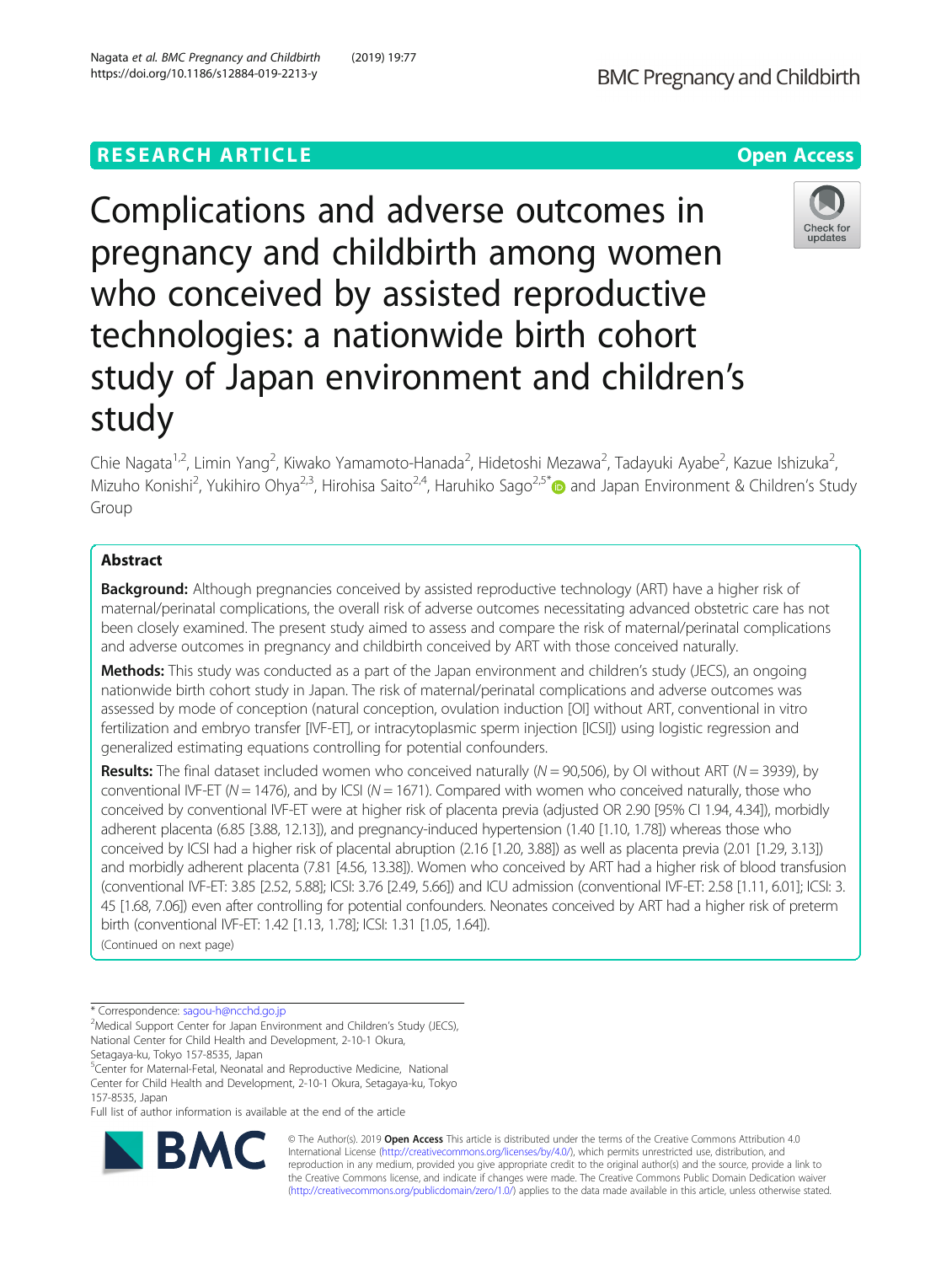## (Continued from previous page)

Conclusions: Women who conceived by ART had a higher risk of maternal/perinatal complications necessitating advanced obstetric care. Obstetricians should be aware of the increased risk of adverse outcomes among this population.

Keywords: Assisted reproductive technology, ART, In vitro fertilization, IVF, Intracytoplasmic sperm injections, ICSI, Ovulation induction, Placental diseases, Blood transfusion, Intensive care unit

## Background

In recent years, a substantial number of children have been conceived using assisted reproductive technology (ART) particularly in high-income countries [[1](#page-9-0)]. Currently the proportion of children conceived by ART in Japan is roughly 5%  $[2]$  $[2]$  and is rising  $[2-5]$  $[2-5]$ . However, women who conceive by ART have a higher risk of maternal and perinatal complications, such as pregnancy-induced hypertension (PIH), placenta previa, placental abruption, morbidly adherent placenta (MAP), preterm birth, and low birth weight [\[6](#page-9-0)–[10](#page-9-0)]. Numerous studies have investigated the reasons for this higher risk without reaching any definite conclusions. Potential causes include underlying maternal characteristics which necessitated the use of ART as well as the ART itself  $[10-16]$  $[10-16]$  $[10-16]$ .

Although complications related to ART pregnancies have been well studied using large-scale registry and cohort data worldwide, many of these studies have focused on outcomes in fetuses and neonates born after ART [\[7](#page-9-0)–[9\]](#page-9-0). Less attention has been paid to adverse maternal outcomes, and only a few studies have assessed the overall risk of life-threatening conditions, such as blood transfusion, peripartum hysterectomy, intensive care unit (ICU) admission, and maternal death in this population [\[15](#page-9-0)–[20\]](#page-10-0). In Japan, there is an online registration system which covers more than 90% of ART cycles conducted nationwide and their outcomes. Although this system collects detailed information on ART, data pertaining to maternal/perinatal complications and adverse outcomes are limited [\[2](#page-9-0)].

To redress this omission, we conducted the present study as an adjunct to the Japan environment and children's study (JECS), a nationwide cohort study of environmental impacts on child health. The aim of the present study was to assess and compare the risk of maternal/perinatal complications and adverse outcomes between women who conceived by ART and women who conceived naturally.

## Methods

This study was conducted as an adjunct to the JECS, an ongoing nationwide birth cohort study in Japan aiming to determine the impact of environmental factors on child health (data set: jecs-ag-20,160,424). Details of the JECS protocol have been published elsewhere [\[21](#page-10-0)]. Briefly, JECS is being conducted in 15 regions covering a variety of regions throughout Japan. Expecting mothers were recruited either at cooperating obstetric facilities or local government offices between January 2011 and March 2014. JECS covers a total of 103,099 pregnancies and includes follow up studies of the children resulting from those pregnancies until they have reached the age of 13.

During pregnancy and at one month postpartum, various data were collected from the participants using a self-administered questionnaire. The collected information included maternal and paternal characteristics, anthropometric measurements, medical history, socio-economic status (e.g., income, occupation, and education), life-style (food consumption, exercise, and sleep), mental health, exposure to chemicals, etc. Furthermore, medical information pertaining to the pregnancy course, delivery, and postpartum condition was collected by extraction of data from the participants' medical records either by clinicians or trained research coordinators.

JECS was approved by the institutional review board of the Ministry of the Environment and the ethics committees of all the participating institutions and is being conducted in accordance with the Declaration of Helsinki and other relevant regulations in Japan. Written informed consent was obtained from all the participants. As the present study used anonymized data, individual approval from the ethics committee was deemed unnecessary.

## Target population, variables of interest, and outcomes

The target population of the present study consisted of all women who participated in JECS and conceived by one of the following methods: 1) naturally; 2) using ovulation induction (OI) without ART; 3) conventional in vitro fertilization and embryo transfer (IVF-ET); or 4) intracytoplasmic sperm injection (ICSI). For the outcomes pertaining to fetuses/neonates, we analyzed only those delivered at 22 weeks or more of gestation. The variables of interest were conventional IVF-ET and ICSI. Women who conceived naturally served as the reference group. We also included women who conceived using OI without ART in order to estimate their risk level in case this might differ from that of natural pregnancies,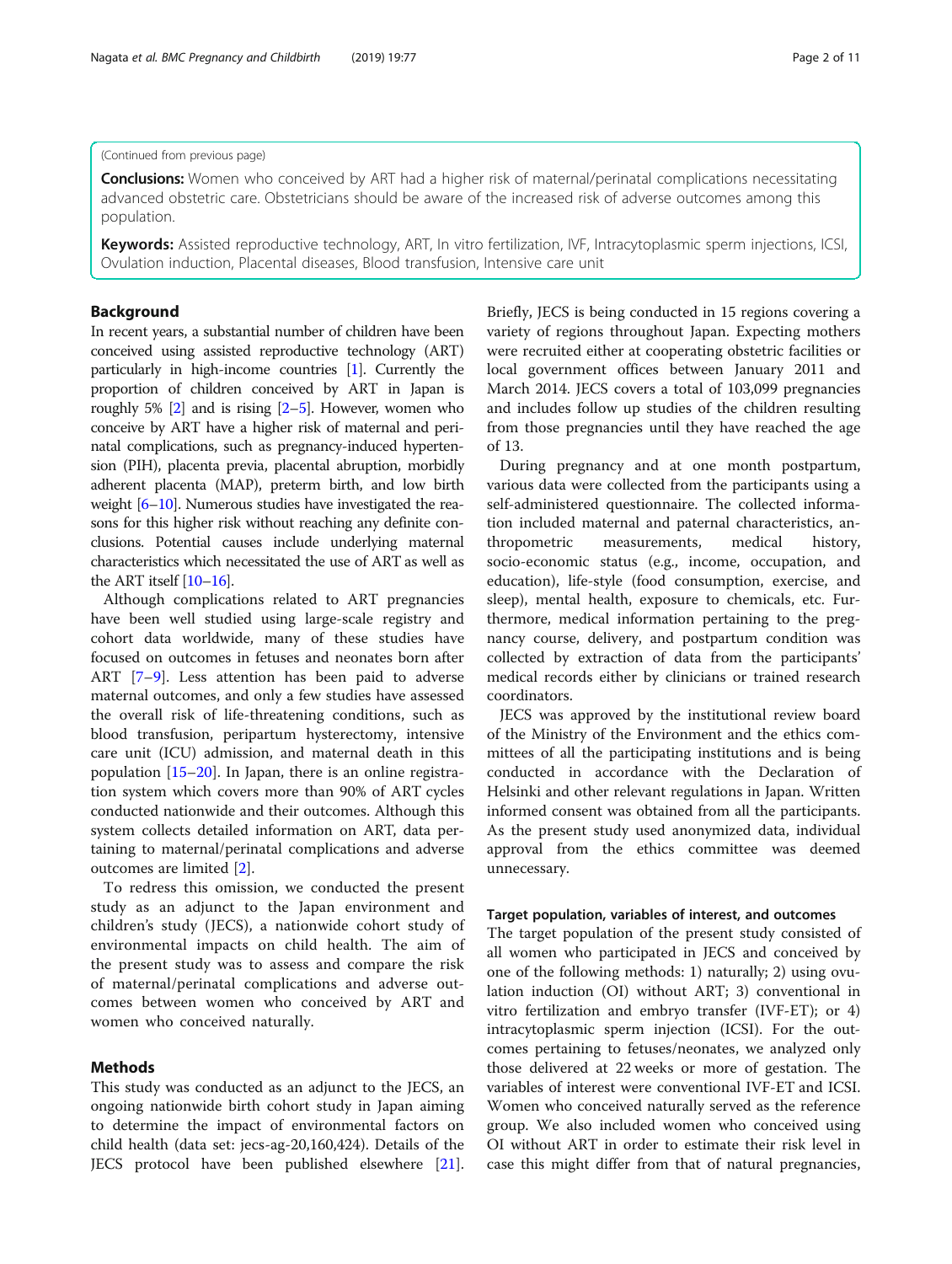<span id="page-2-0"></span>given the former group's history of infertility and the effect of OI [[16,](#page-9-0) [17,](#page-9-0) [22](#page-10-0)].

Maternal complications and adverse outcomes included placenta previa, placental abruption, MAP, PIH, gestational diabetes, cesarean section, maternal blood transfusion, maternal admission to the ICU, and maternal death. Stillbirth  $(≥ 22$  weeks of gestation), pre-term birth  $\left($  < 37 weeks of gestation), and low birth weight  $\left($  < 2500 g) were considered to be adverse fetal/neonatal outcomes. All of the maternal/perinatal complications and adverse outcomes were diagnosed following the protocol at each participating institution, which was presumably based on the relevant Japanese guidelines. Pregnancy-induced hypertension was defined as "hypertension (systolic blood pressure ≥140mmHg or diastolic blood pressure ≥90 mmHg) observed from the 20<sup>th</sup> week of gestation to 12 weeks postpartum with or without proteinuria (≥300 mg/day), not just as a continuing pre-existing condition" [\[23](#page-10-0)]. Gestational diabetes was defined as a "glucose metabolism disorder occurring or recognized during pregnancy, excluding overt diabetes" [[24\]](#page-10-0). An oral glucose tolerance test with 75 g sugar was used for diagnosis, and the diagnostic criteria were blood glucose values of: 1)  $\geq$ 92 mg/dL in a fasted state; 2)  $\geq$ 180 mg/dL after one hour; or 3)  $\geq$ 153 mg/ dL after two hours.

## Statistical analysis

First, we described the background characteristics of the participants who were included in the analysis, their pregnancy course, maternal and perinatal complications, and adverse outcomes by group (i.e., natural conception,

OI without ART, conventional IVE-ET or ICSI). Next, the effect of each mode of conception on maternal/perinatal complications and adverse outcomes was assessed using logistic regression for maternal outcomes and generalized estimating equations (GEE) for fetal/neonatal outcomes, with women who conceived naturally serving as the reference group. The crude odds ratio (OR) and adjusted odds ratio (aOR) were calculated; adjusted covariates included maternal age, maternal body mass index (BMI) before pregnancy, maternal height, maternal weight before delivery, parity, prior cesarean section, pre-existing condition (e.g., chronic hypertension, hyperthyroidism, hypothyroidism, diabetes mellitus, autoimmune disease, heart disease, kidney disease, hepatitis, cerebral infarction, intracranial hemorrhage, epilepsy, blood disease, malignancy, psychiatric disorder, neurologic disease, thrombosis, and others), multiple pregnancies, fetal presentation, folic acid supplementation, maternal smoking during pregnancy, maternal drinking during pregnancy, maternal educational level, paternal smoking, paternal educational level, and household income. The variables included in the multivariate models as potential confounders were selected based on previous studies, biological plausibility, and their availability in the JECS data set [[25](#page-10-0)–[31\]](#page-10-0). We reported all crude ORs and aORs with the corresponding 95% confidence interval (CI). In order to improve the robustness of the analysis, we also conducted multiple imputation and compared the results with those from the model with case-wise deletion of missing data. The statistical analysis was conducted using the SAS software program (version 9.4; SAS Institute Inc., Cary, NC, USA).



\* Including live births, stillbirths, singletons, and multiples

Fig. 1 Flow chart of participants in the analysis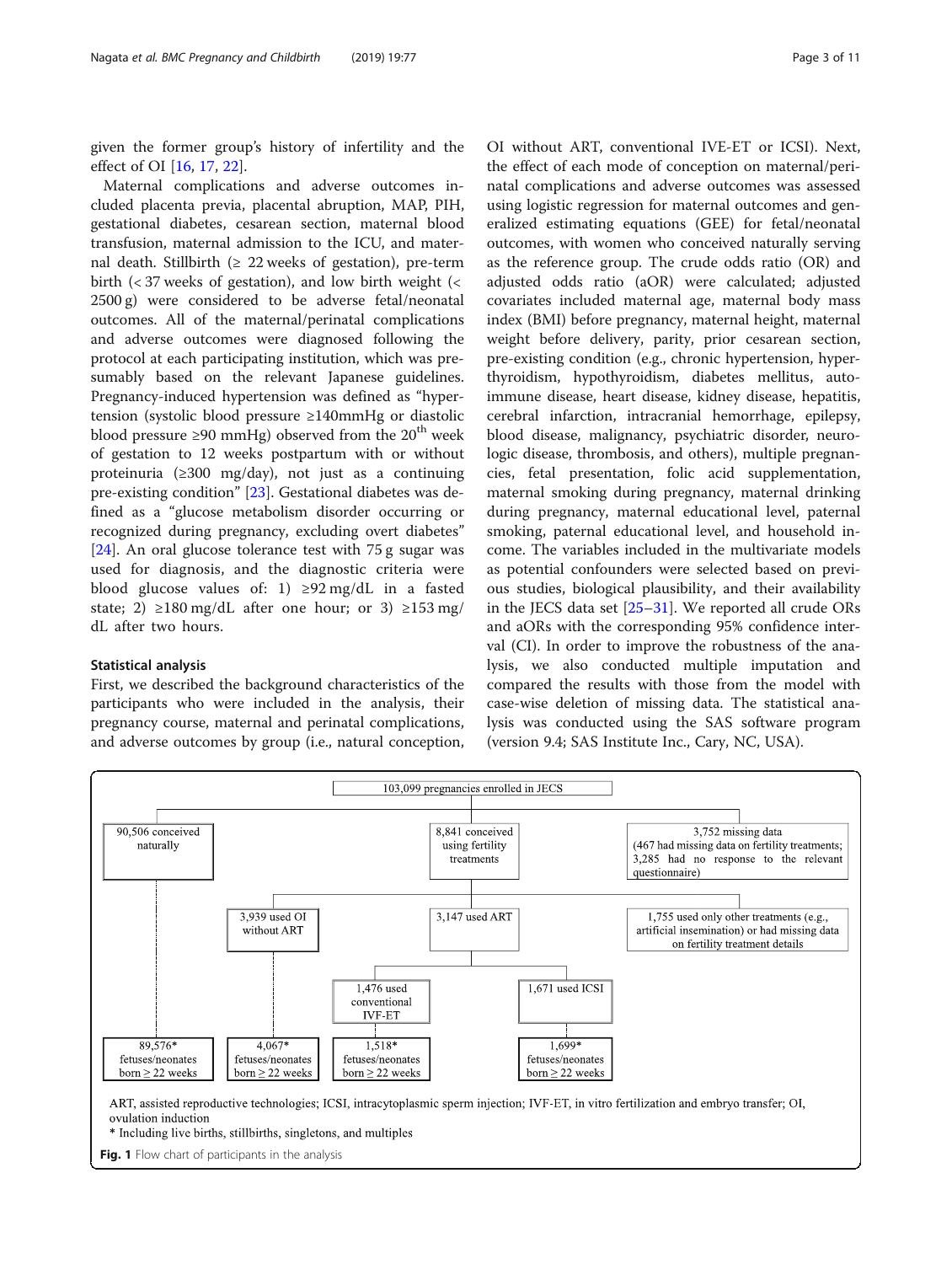# <span id="page-3-0"></span>Table 1 Background characteristics of participants by mode of conception

|                                                    | Natural conception |            | OI without ART |            | Conventional IVF-ET |            | ICSI                |            |
|----------------------------------------------------|--------------------|------------|----------------|------------|---------------------|------------|---------------------|------------|
|                                                    | $N = 90,506$       |            | $N = 3939$     |            | $N = 1476$          |            | $N = 1671$          |            |
|                                                    | Median             | <b>IQR</b> | Median         | <b>IQR</b> | Median              | <b>IQR</b> | Median              | <b>IQR</b> |
| Maternal age (years)                               | 31                 | $\,8\,$    | 33             | 6          | 36                  | 6          | 36                  | 6          |
| Missing (N)                                        | 733                |            | 31             |            | $\overline{4}$      |            | 17                  |            |
| Maternal height (cm)                               | 158.0              | 8.0        | 158.0          | 7.5        | 158.7               | 8.0        | 158.5               | 7.0        |
| Missing (N)                                        | 477                |            | 23             |            | 3                   |            | 6                   |            |
| Maternal BMI before pregnancy (kg/m <sup>2</sup> ) | 20.6               | 3.5        | 20.6           | 3.7        | 20.7                | 3.4        | 20.7                | 3.3        |
| Missing (N)                                        | 1089               |            | 41             |            | 15                  |            | 17                  |            |
| Maternal weight before delivery (kg)               | 62.3               | 10.6       | 62.1           | 11.1       | 62.4                | 10.6       | 61.8                | 10.5       |
| Missing (N)                                        | 3019               |            | 158            |            | 55                  |            | 79                  |            |
|                                                    |                    |            |                |            |                     |            |                     |            |
|                                                    | Ν                  | $\%$       | $\hbox{N}$     | $\%$       | N                   | $\%$       | $\mathsf{N}\xspace$ | $\%$       |
| Parity                                             |                    |            |                |            |                     |            |                     |            |
| $\mathbf 0$                                        | 33,760             | 38.2       | 2290           | 59.9       | 949                 | 66.0       | 1089                | 68.1       |
| $\overline{1}$                                     | 34,934             | 39.5       | 1331           | 34.8       | 447                 | 31.1       | 469                 | 29.3       |
| 2 or more                                          | 19,712             | 22.3       | 201            | 5.3        | 42                  | 2.9        | 42                  | 2.6        |
| (Missing)                                          | 2100               |            | 117            |            | 38                  |            | 71                  |            |
| Prior cesarean section                             |                    |            |                |            |                     |            |                     |            |
| No                                                 | 82,242             | 90.9       | 3680           | 93.5       | 1346                | 91.2       | 1530                | 91.6       |
| Yes                                                | 8200               | 9.1        | 257            | 6.5        | 130                 | $8.8\,$    | 141                 | 8.4        |
| (Missing)                                          | 64                 |            | $\overline{2}$ |            | $\mathbb O$         |            | $\mathcal O$        |            |
| Marital status                                     |                    |            |                |            |                     |            |                     |            |
| Married                                            | 85,789             | 95.2       | 3919           | 99.6       | 1474                | 100.0      | 1668                | 99.8       |
| Single                                             | 4304               | 4.8        | 16             | 0.4        | $\mathbb O$         | 0.0        | 3                   | 0.2        |
| (Missing)                                          | 413                |            | $\overline{4}$ |            | $\overline{2}$      |            | $\mathbb O$         |            |
| Pre-existing maternal condition                    |                    |            |                |            |                     |            |                     |            |
| No                                                 | 74,963             | 85.4       | 3080           | 81.3       | 1087                | 75.3       | 1242                | 77.6       |
| Yes                                                | 12,858             | 14.6       | 710            | 18.7       | 357                 | 24.7       | 359                 | 22.4       |
| (Missing)                                          | 245                |            | 4              |            | $\mathbf{1}$        |            | 3                   |            |
| Folic acid supplementation                         |                    |            |                |            |                     |            |                     |            |
| No                                                 | 47,803             | 53.0       | 1310           | 33.3       | 470                 | 31.9       | 476                 | 28.5       |
| A few times per month                              | 4610               | 5.1        | 184            | 4.7        | 38                  | 2.6        | 52                  | 3.1        |
| A few times per week                               | 14,127             | 15.7       | 735            | 18.7       | 251                 | 17.0       | 293                 | 17.6       |
| Daily                                              | 23,721             | 26.3       | 1706           | 43.4       | 716                 | 48.5       | 847                 | 50.8       |
| (Missing)                                          | 695                |            | 21             |            | $\,8\,$             |            | $\overline{7}$      |            |
| Maternal smoking during pregnancy                  |                    |            |                |            |                     |            |                     |            |
| No                                                 | 85,152             | 94.8       | 3867           | 98.7       | 1453                | 99.0       | 1649                | 99.1       |
| Yes                                                | 4659               | 5.2        | 51             | 1.3        | 15                  | $1.0\,$    | 15                  | $0.9\,$    |
| (Missing)                                          | 440                |            | 10             |            | 3                   |            | 3                   |            |
| Maternal drinking during pregnancy                 |                    |            |                |            |                     |            |                     |            |
| No                                                 | 81,033             | 90.0       | 3579           | 91.1       | 1362                | 92.5       | 1525                | 91.4       |
| Yes                                                | 9033               | 10.0       | 350            | 8.9        | 111                 | 7.5        | 143                 | 8.6        |
| (Missing)                                          | 2512               |            | 100            |            | 38                  |            | 42                  |            |
| Maternal educational level                         |                    |            |                |            |                     |            |                     |            |
| Junior high/high school                            | 33,026             | 37.5       | 904            | 23.5       | 335                 | 23.3       | 358                 | 22.0       |
| Vocational school/junior college                   | 36,499             | 41.5       | 1866           | 48.6       | 673                 | 46.8       | 777                 | 47.7       |
| University/graduate school                         | 18,469             | 21.0       | 1069           | 27.8       | 430                 | 29.9       | 494                 | 30.3       |
| (Missing)                                          | 1902               |            | 47             |            | 15                  |            | 23                  |            |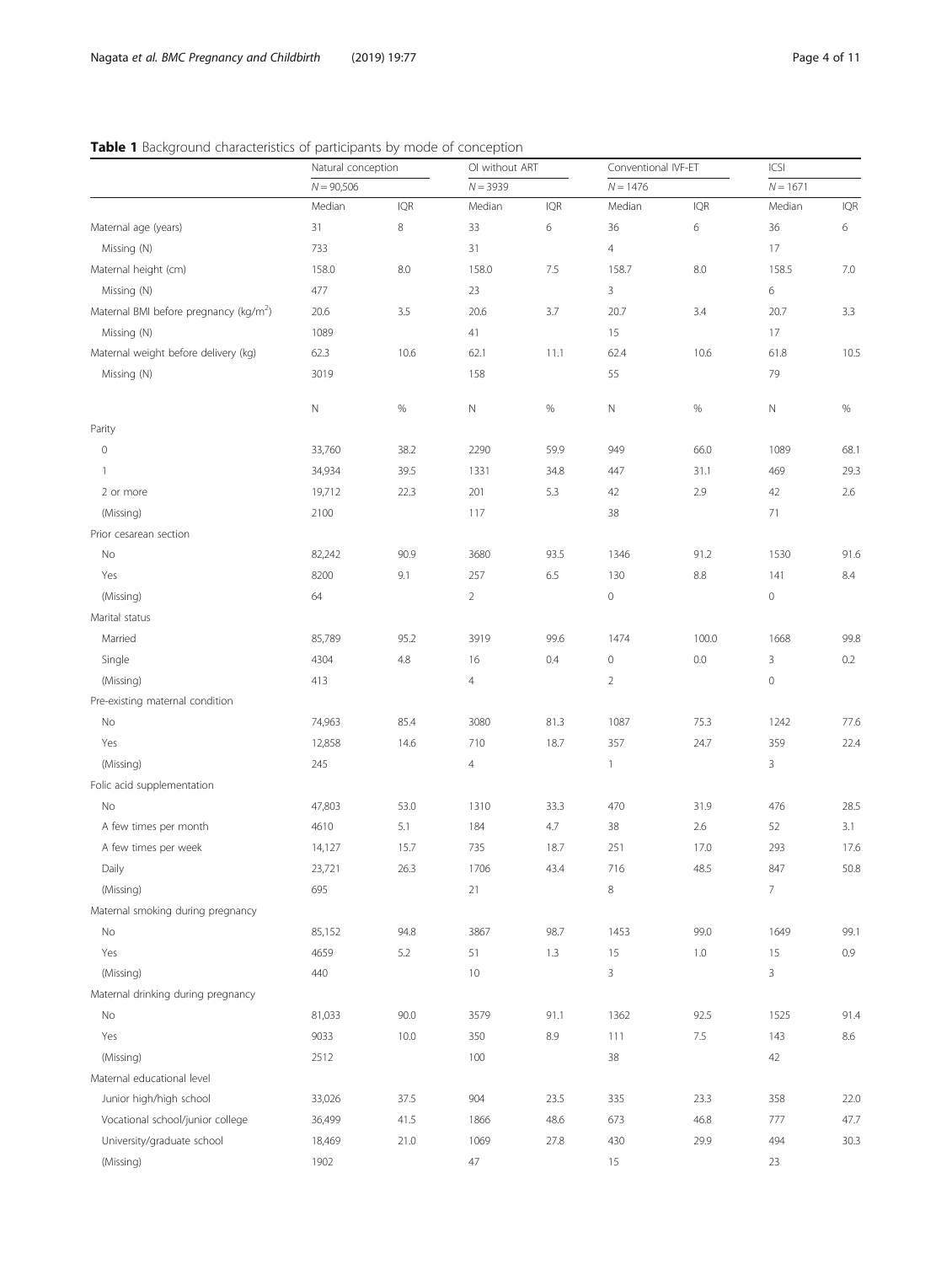## <span id="page-4-0"></span>Table 1 Background characteristics of participants by mode of conception (Continued)

|                                         | Natural conception |      |            | OI without ART |            | Conventional IVF-ET |            | ICSI |  |
|-----------------------------------------|--------------------|------|------------|----------------|------------|---------------------|------------|------|--|
|                                         | $N = 90,506$       |      | $N = 3939$ |                | $N = 1476$ |                     | $N = 1671$ |      |  |
| Paternal smoking                        |                    |      |            |                |            |                     |            |      |  |
| No                                      | 45,916             | 51.8 | 2464       | 63.3           | 977        | 66.9                | 1145       | 69.5 |  |
| Yes                                     | 42,688             | 48.2 | 1428       | 36.7           | 484        | 33.1                | 503        | 30.5 |  |
| (Missing)                               | 3105               |      | 105        |                | 39         |                     | 45         |      |  |
| Paternal educational level              |                    |      |            |                |            |                     |            |      |  |
| Junior high/high school                 | 39,601             | 45.3 | 1229       | 32.1           | 475        | 33.1                | 503        | 30.9 |  |
| Vocational school/junior college        | 19,687             | 22.5 | 902        | 23.5           | 272        | 18.9                | 351        | 21.6 |  |
| University/graduate school              | 28,113             | 32.2 | 1703       | 44.4           | 690        | 48.0                | 772        | 47.5 |  |
| (Missing)                               | 8435               |      | 283        |                | 93         |                     | 116        |      |  |
| Household income (x10,000 Japanese yen) |                    |      |            |                |            |                     |            |      |  |
| < 200                                   | 4956               | 6.0  | 73         | 2.0            | 17         | 1.2                 | 20         | 1.3  |  |
| $\geq$ 200, < 400                       | 29,346             | 35.8 | 949        | 26.0           | 279        | 20.2                | 258        | 16.6 |  |
| $\geq$ 400, < 600                       | 26,979             | 32.9 | 1319       | 36.1           | 480        | 34.7                | 521        | 33.5 |  |
| $\geq 600, < 800$                       | 12,554             | 15.3 | 747        | 20.4           | 318        | 23.0                | 391        | 25.1 |  |
| $\geq$ 800, < 1000                      | 5012               | 6.1  | 328        | 9.0            | 161        | 11.6                | 204        | 13.1 |  |
| $\geq 1000$                             | 3224               | 3.9  | 240        | 6.6            | 128        | 9.3                 | 161        | 10.4 |  |
| (Missing)                               | 8435               |      | 283        |                | 93         |                     | 116        |      |  |

ART assisted reproductive technologies, BMI body mass index, ICSI intracytoplasmic sperm injection. IQR interquartile range, IVF-ET in vitro fertilization and embryo transfer, OI ovulation induction

Proportions were calculated excluding cases with missing data

## Table 2 Pregnancy and fetal/neonatal characteristics by mode of conception

|                              | Natural conception |      |                | OI without ART |              | Conventional IVT-ET |              | ICSI |  |
|------------------------------|--------------------|------|----------------|----------------|--------------|---------------------|--------------|------|--|
|                              | N                  | $\%$ | $\mathbb N$    | $\%$           | $\mathsf{N}$ | %                   | $\mathsf{N}$ | %    |  |
| Pregnancies                  | $N = 90,506$       |      | $N = 3939$     |                | $N = 1476$   |                     | $N = 1671$   |      |  |
| Singleton pregnancy          | 88,873             | 99.3 | 3702           | 95.1           | 1407         | 95.7                | 1586         | 96.0 |  |
| Multiple pregnancies         | 625                | 0.7  | 189            | 4.9            | 63           | 4.3                 | 66           | 4.0  |  |
| (Missing)                    | 1008               |      | 48             |                | 6            |                     | 19           |      |  |
| Fetus/Neonate born ≥22 weeks | $N = 89,576$       |      | $N = 4067$     |                | $N = 1518$   |                     | $N = 1699$   |      |  |
| Number of fetuses            |                    |      |                |                |              |                     |              |      |  |
| Singletons                   | 88,337             | 98.6 | 3682           | 90.6           | 1393         | 91.8                | 1570         | 92.4 |  |
| <b>Multiples</b>             | 1209               | 1.4  | 383            | 9.4            | 125          | 8.2                 | 129          | 7.6  |  |
| (Missing)                    | 30                 |      | $\overline{2}$ |                | $\mathbf 0$  |                     | $\circ$      |      |  |
| Fetal presentation           |                    |      |                |                |              |                     |              |      |  |
| Cephalic                     | 85,331             | 96.4 | 3726           | 93.2           | 1345         | 90.7                | 1516         | 90.8 |  |
| Non-cephalic                 | 3179               | 3.6  | 273            | 6.8            | 138          | 9.3                 | 153          | 9.2  |  |
| (Missing)                    | 1066               |      | 68             |                | 35           |                     | 30           |      |  |
| Sex of neonate               |                    |      |                |                |              |                     |              |      |  |
| Male                         | 45,942             | 51.3 | 2062           | 50.7           | 805          | 53.0                | 850          | 50.0 |  |
| Female                       | 43,608             | 48.7 | 2003           | 49.3           | 713          | 47.0                | 849          | 50.0 |  |
| (Missing)                    | 26                 |      | $\overline{2}$ |                | $\mathbf 0$  |                     | $\mathbf 0$  |      |  |

ART assisted reproductive technology, ICSI intracytoplasmic sperm injection, ICU intensive care unit, IVF-ET in vitro fertilization and embryo transfer, OI ovulation induction

Proportions were calculated excluding cases with missing data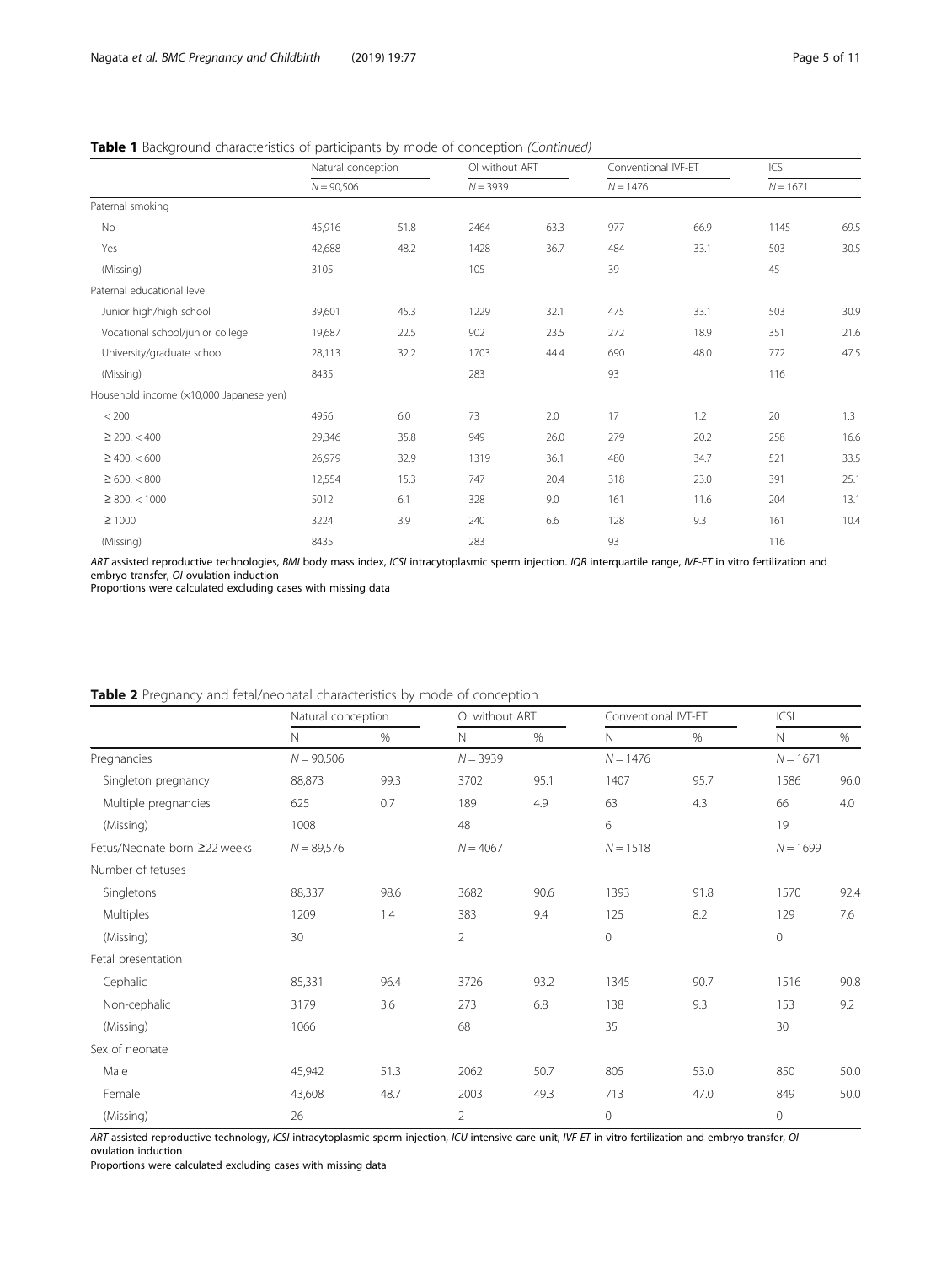<span id="page-5-0"></span>

| Table 3 Maternal/perinatal complications and adverse outcomes by mode of conception in all pregnancies, pregnancies with |  |  |  |
|--------------------------------------------------------------------------------------------------------------------------|--|--|--|
| singletons, and pregnancies with multiples                                                                               |  |  |  |

|                                                               | Natural conception  |                     |                     | OI without ART      |                | Conventional IVT-ET |                | ICSI       |  |
|---------------------------------------------------------------|---------------------|---------------------|---------------------|---------------------|----------------|---------------------|----------------|------------|--|
|                                                               | $\mathsf{N}$        | %                   | $\mathbb N$         | $\%$                | N              | $\%$                | $\mathsf{N}$   | %          |  |
| All women and a fetus/neonate born ≥22 weeks                  |                     |                     |                     |                     |                |                     |                |            |  |
| Maternal outcomes                                             | $N = 90,506$        |                     | $N = 3939$          |                     | $N = 1476$     |                     | $N = 1671$     |            |  |
| Placenta previa                                               | 489                 | 0.5                 | 22                  | 0.6                 | 36             | 2.4                 | 30             | 1.8        |  |
| Placental abruption                                           | 382                 | 0.4                 | 19                  | 0.5                 | 8              | 0.5                 | 19             | 1.2        |  |
| <b>MAP</b>                                                    | 172                 | 0.2                 | 9                   | 0.2                 | 17             | 1.2                 | 24             | 1.5        |  |
| Gestational diabetes                                          | 2304                | 2.6                 | 138                 | 3.5                 | 76             | 5.2                 | 80             | 4.8        |  |
| PIH                                                           | 2632                | 2.9                 | 177                 | 4.5                 | 101            | 6.9                 | 107            | 6.5        |  |
| Cesarean section                                              | 16,433              | 18.5                | 933                 | 24.2                | 563            | 38.6                | 617            | 37.8       |  |
| Blood transfusion                                             | 377                 | 0.4                 | 20                  | 0.5                 | 36             | 2.4                 | 38             | 2.3        |  |
| ICU admission                                                 | 105                 | 0.1                 | 8                   | 0.2                 | $\overline{7}$ | 0.5                 | 15             | 0.9        |  |
| Maternal death                                                | 10                  | $\mathbf 0$         | $\circ$             | $\mathsf{O}\xspace$ | 0              | $\circ$             | $\circ$        | $\circ$    |  |
| Fetal/neonatal outcomes                                       | $N = 89,576$        |                     | $N = 4067$          |                     | $N = 1518$     |                     | $N = 1699$     |            |  |
| Stillbirth                                                    | 230                 | 0.3                 | 17                  | 0.4                 | 10             | 0.7                 | 5              | 0.3        |  |
| Preterm birth $<$ 37 w                                        | 4768                | 5.3                 | 423                 | 10.4                | 184            | 12.1                | 181            | 10.7       |  |
| Low birth weight $<$ 2500 g                                   | 7980                | 8.9                 | 651                 | 16.0                | 243            | 16.0                | 245            | 14.4       |  |
| Women with a singleton pregnancy and singleton born ≥22 weeks |                     |                     |                     |                     |                |                     |                |            |  |
| Maternal outcomes                                             | $N = 88,873$        |                     |                     | $N = 3702$          |                | $N = 1407$          |                | $N = 1586$ |  |
| Placenta previa                                               | 486                 | 0.5                 | 20                  | 0.5                 | 34             | 2.4                 | 28             | 1.8        |  |
| Placental abruption                                           | 380                 | 0.4                 | 18                  | 0.5                 | 8              | 0.6                 | 19             | 1.2        |  |
| MAP                                                           | 172                 | 0.2                 | 8                   | 0.2                 | 17             | 1.2                 | 24             | 1.5        |  |
| Gestational diabetes                                          | 2271                | 2.6                 | 132                 | 3.6                 | 72             | 5.1                 | 75             | 4.7        |  |
| PIH                                                           | 2573                | 2.9                 | 165                 | 4.5                 | 93             | 6.6                 | 102            | 6.4        |  |
| Cesarean section                                              | 15,912              | 18.0                | 780                 | 21.2                | 509            | 36.5                | 558            | 35.6       |  |
| Blood transfusion                                             | 368                 | 0.4                 | 16                  | 0.4                 | 33             | 2.4                 | 37             | 2.3        |  |
| ICU admission                                                 | 97                  | 0.1                 | 5                   | 0.1                 | $\overline{7}$ | 0.5                 | 12             | 0.8        |  |
| Maternal death                                                | 10                  | $\mathsf{O}\xspace$ | $\circ$             | $\mathsf{O}\xspace$ | 0              | 0                   | $\circ$        | 0          |  |
| Fetal/neonatal outcomes                                       | $N = 88,337$        |                     | $N = 3682$          |                     | $N = 1393$     |                     | $N = 1570$     |            |  |
| Stillbirth                                                    | 216                 | 0.2                 | 8                   | 0.2                 | 8              | 0.6                 | $\overline{4}$ | 0.3        |  |
| Preterm birth                                                 | 4153                | 4.7                 | 211                 | 5.7                 | 120            | 8.6                 | 119            | 7.6        |  |
| Low birth weight $<$ 2500 g                                   | 7141                | 8.1                 | 373                 | 10.1                | 159            | 11.4                | 159            | 10.1       |  |
| Women with multiple pregnancies and multiples born ≥22 weeks  |                     |                     |                     |                     |                |                     |                |            |  |
| Maternal outcomes                                             | $N = 625$           |                     | $N = 189$           |                     | $N = 63$       |                     | $N = 66$       |            |  |
| Placenta previa                                               | 3                   | 0.5                 | 1                   | 0.5                 | 2              | 3.2                 | $\overline{2}$ | 3.1        |  |
| Placental abruption                                           | $\overline{2}$      | 0.3                 | $\mathbf{1}$        | 0.5                 | 0              | 0                   | $\mathbf 0$    | $\circ$    |  |
| MAP                                                           | $\circ$             | $\circ$             | $\mathbf{1}$        | 0.5                 | 0              | 0                   | $\circ$        | 0          |  |
| Gestational diabetes                                          | 31                  | 5.1                 | 6                   | 3.2                 | 4              | 6.3                 | 5              | 7.8        |  |
| PIH                                                           | 57                  | 9.4                 | 12                  | 6.5                 | 8              | 12.7                | 5              | 7.8        |  |
| Cesarean section                                              | 518                 | 85.8                | 151                 | 81.2                | 54             | 87.1                | 59             | 92.2       |  |
| Blood transfusion                                             | 9                   | 1.5                 | 3                   | 1.6                 | 3              | 4.8                 | $\mathbf{1}$   | 1.6        |  |
| ICU admission                                                 | 8                   | 1.3                 | 3                   | 1.6                 | 0              | 0                   | 3              | 4.7        |  |
| Maternal death                                                | $\mathsf{O}\xspace$ | 0                   | $\mathsf{O}\xspace$ | 0                   | 0              | $\circ$             | 0              | 0          |  |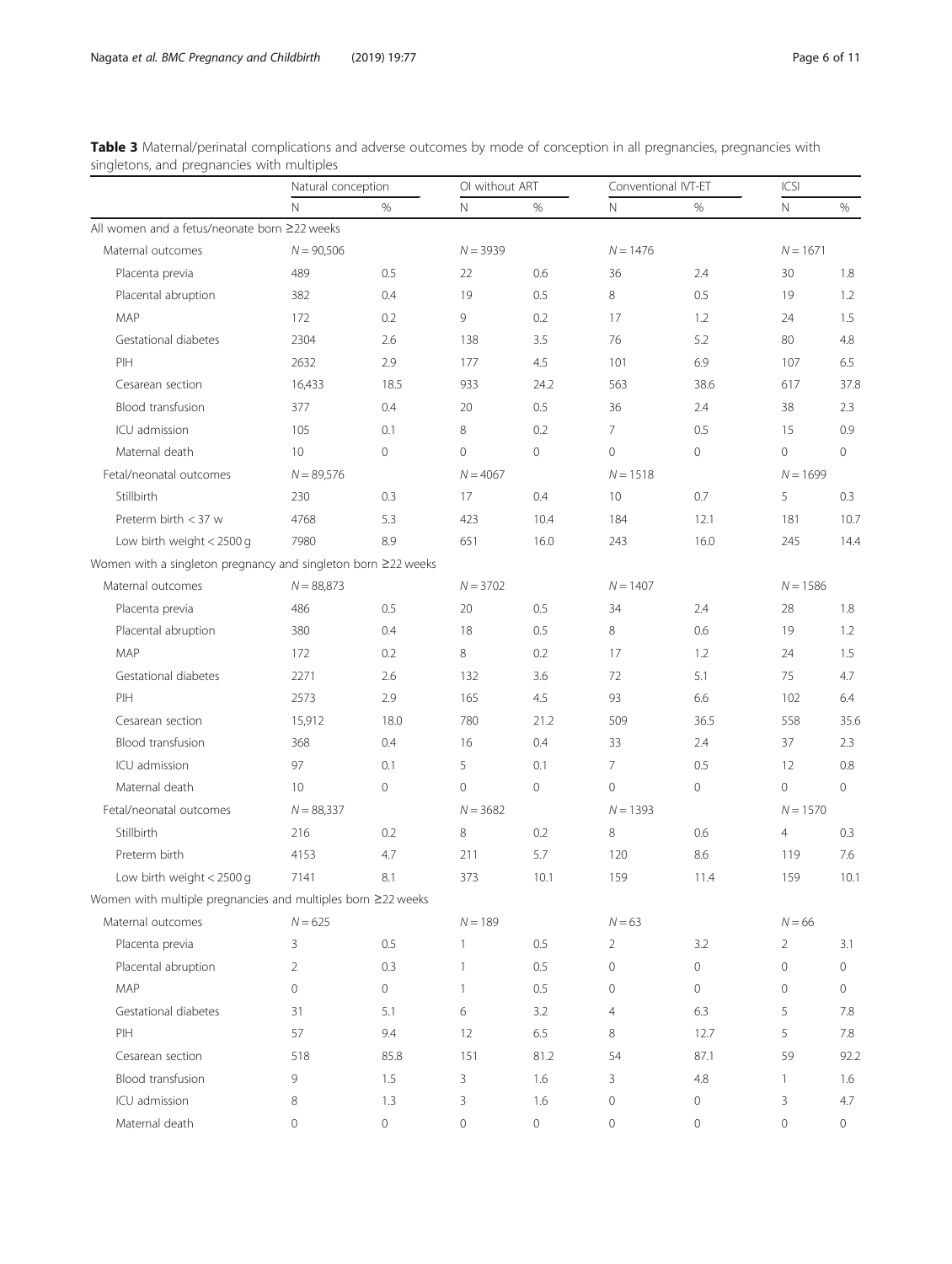| strigierons, and pregnancies with mumples (committed) |                    |               |                |      |                     |           |      |           |  |
|-------------------------------------------------------|--------------------|---------------|----------------|------|---------------------|-----------|------|-----------|--|
|                                                       | Natural conception |               | OI without ART |      | Conventional IVT-ET |           | icsi |           |  |
|                                                       | N.                 | $\frac{0}{0}$ | N              | $\%$ | N                   | $\%$      | N    | $\%$      |  |
| Fetal/neonatal outcomes                               | $N = 1209$         |               | $N = 383$      |      |                     | $N = 125$ |      | $N = 129$ |  |
| Stillbirth                                            | 3                  |               | Q              | 2.3  |                     | - 6       |      | 0.8       |  |
| Preterm birth                                         | 613                | 50.7          | 212            | 55.4 | 64                  | 51.2      | 62   | 48.1      |  |
| Low birth weight $<$ 2500 g                           | 838                | 69.3          | 278            | 72.8 | 84                  | 67.2      | 86   | 66.7      |  |

Table 3 Maternal/perinatal complications and adverse outcomes by mode of conception in all pregnancies, pregnancies with singletons, and pregnancies with multiples (Continued)

ART assisted reproductive technologies, ICSI intracytoplasmic sperm injection, ICU intensive care unit, IVF-ET in vitro fertilization and embryo transfer, MAP morbidly adherent placenta, OI ovulation induction, PIH pregnancy-induced hypertension

Proportions were calculated excluding cases with missing data

### Results

The final set of participants included in the main analysis consisted of women who conceived naturally  $(N =$ 90,506), by OI without ART ( $N = 3939$ ), by conventional IVF-ET ( $N = 1476$ ), and by ICSI ( $N = 1671$ ). These pregnancies resulted in 96,860 fetuses/neonates in total delivered at 22 weeks or more of gestation, including live births and stillbirths, counting singletons and multiples, while excluding miscarriages/abortions before 22 weeks of gestation and cases with missing data on gestational age at birth. Figure [1](#page-2-0) shows the flow chart of the participants who were either included in the main analysis or excluded for failing to meet the inclusion criteria.

Table [1](#page-3-0) summarizes the background characteristics of the women who were included in the main analysis. Women who conceived by ART were more likely to be older, nulliparous, have a pre-existing condition, taking daily folic acid supplementation, non-smokers, have a higher education, and come from a wealthier household in contrast to women who conceived naturally. Table [2](#page-4-0) shows the pregnancy and fetal/neonatal characteristics by mode of conception. Women who conceived by OI without ART had the highest proportion of multiple births among the four groups (4.9%). Table [3](#page-5-0) shows the maternal/perinatal complications and adverse outcomes by mode of conception in all pregnancies, pregnancies with singletons, and pregnancies with multiples.

The association between each mode of conception and maternal/perinatal complications and adverse outcomes was assessed using a logistic regression and GEE analysis, with women who conceived naturally serving as a reference (Table [4](#page-7-0)). Pregnancies resulting from OI without ART did not have an increased risk of maternal/ perinatal complications or adverse outcomes. Maternal death and stillbirth were not assessed because the number of cases was insufficient to calculate the aORs.

Women who conceived by conventional IVF-ET were at higher risk of placenta previa (aOR 2.90 [95% CI 1.94, 4.34]), MAP (aOR 6.85 [95% CI 3.88, 12.13]), and PIH (aOR 1.40 [95% CI 1.10, 1.78]) than those who conceived naturally. Women who conceived by ICSI had a higher risk of placental abruption (aOR 2.16 [95% CI 1.20, 3.88]) as well as placenta previa (aOR 2.01 [95% CI 1.29, 3.13]), MAP (aOR 7.81 [95% CI 4.56, 13.38]), and marginally significant PIH (aOR 1.25 [95% CI 0.98, 1.60]). Furthermore, women who conceived by ART were more likely to have a cesarean section and had a significantly higher risk of blood transfusion (conventional IVF-ET: aOR 3.85 [95% CI 2.52, 5.88]; ICSI: aOR 3.76 [95% CI 2.49, 5.66]) and ICU admission (conventional IVF-ET: aOR 2.58 [95% CI 1.11, 6.01]; ICSI: aOR 3.45 [95% CI 1.68, 7.06]) even after controlling for potential confounders. Neonates born after ART were at higher risk of preterm birth (conventional IVF-ET: aOR 1.42 [95% CI 1.13, 1.78]; ICSI: aOR 1.31 [95% CI 1.05, 1.64]) compared to those conceived naturally.

We also performed multiple imputation and compared the results with those from the logistic regression model with case-wise deletion of missing data (Table [4](#page-7-0)). The estimated effects of the variables of interest were similar in terms of their direction and magnitude.

## **Discussion**

Compared with women who conceived naturally, those who conceived by conventional IVF-ET were at higher risk of placenta previa, MAP, and PIH whereas those who conceived by ICSI had a higher risk of placental abruption in addition to the above. Women who conceived by ART had a significantly higher risk of blood transfusion and ICU admission even after controlling for maternal age, pre-existing condition, and other potential confounders. Neonates conceived by ART were at higher risk of preterm birth.

The increased risk of maternal and perinatal complications observed in the present study were largely consistent with the findings of previous studies  $[6-10, 14-16]$  $[6-10, 14-16]$  $[6-10, 14-16]$  $[6-10, 14-16]$  $[6-10, 14-16]$  $[6-10, 14-16]$  $[6-10, 14-16]$  $[6-10, 14-16]$ . Among these complications, the risk of MAP was conspicuous, with an aOR of 6.85 for conventional IVF-ET and 7.81 for ICSI. More than 1% of women who conceived by ART had MAP; however, this figure should be interpreted with caution as the diagnoses were made clinically irrespective of pathological examination in JECS. The relationship between IVF pregnancies and MAP was first reported by Esh-Broder, et al. in 2011 [[10\]](#page-9-0). MAP is one of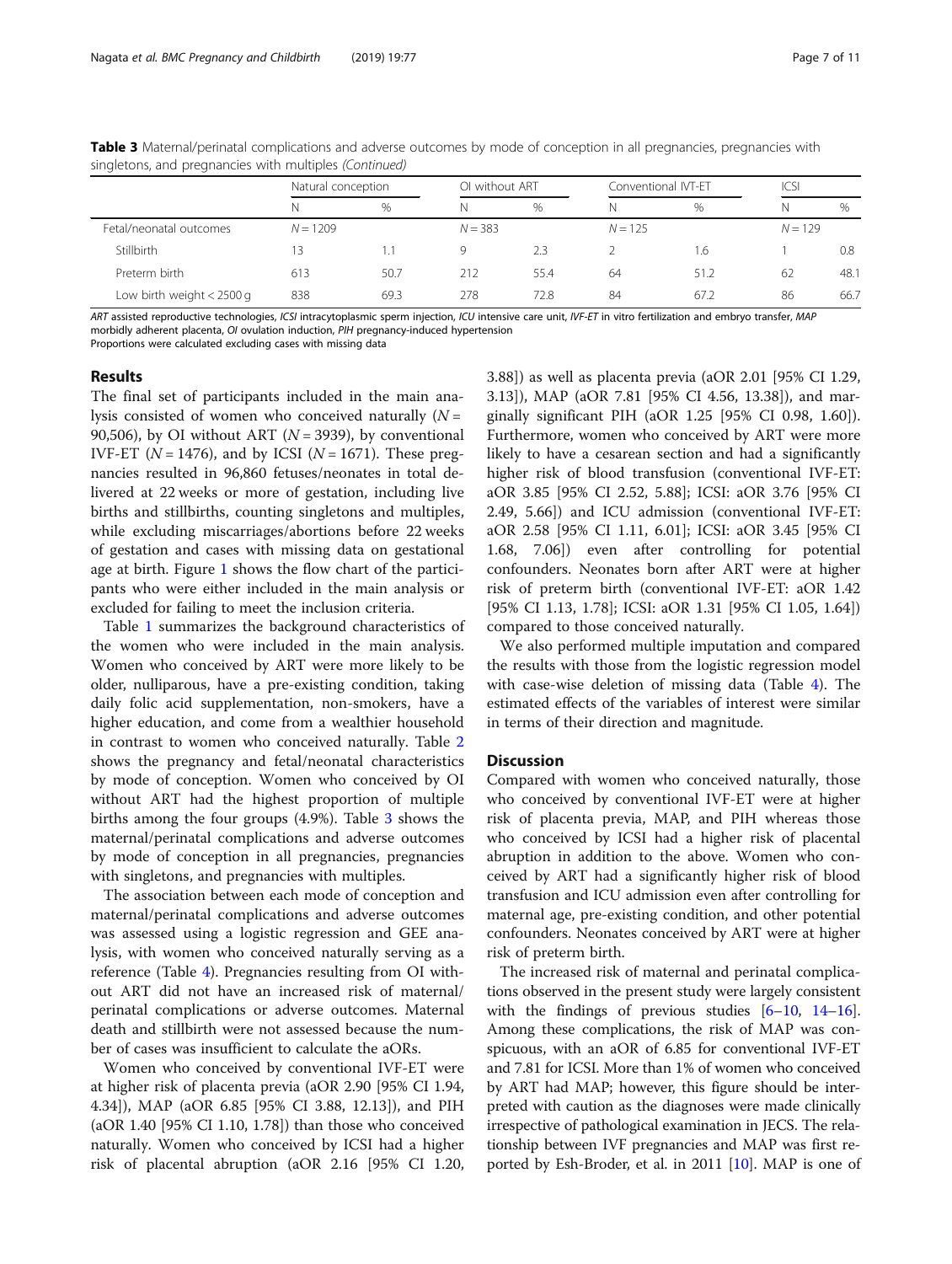## <span id="page-7-0"></span>Table 4 Effect of mode of conception on maternal/perinatal complications and adverse outcomes

|                                      |          | Logistic regression with case-wise deletion of missing data |       |      |        |       | Multiple imputation |        |      |
|--------------------------------------|----------|-------------------------------------------------------------|-------|------|--------|-------|---------------------|--------|------|
|                                      | Crude OR | 95% CI                                                      |       | aOR  | 95% CI |       | aOR                 | 95% CI |      |
| OI without ART                       |          |                                                             |       |      |        |       |                     |        |      |
| Maternal outcomes <sup>a</sup>       |          |                                                             |       |      |        |       |                     |        |      |
| Placenta previa                      | 0.76     | 0.43                                                        | 1.31  | 0.62 | 0.35   | 1.09  | 0.85                | 0.55   | 1.32 |
| Placental abruption                  | 1.33     | 0.82                                                        | 2.18  | 1.33 | 0.80   | 2.19  | 1.13                | 0.71   | 1.81 |
| MAP                                  | 1.46     | 0.74                                                        | 2.86  | 1.46 | 0.73   | 2.91  | 1.23                | 0.62   | 2.45 |
| Gestational diabetes                 | 1.40     | 1.16                                                        | 1.69  | 0.97 | 0.80   | 1.19  | 0.98                | 0.81   | 1.18 |
| PIH                                  | 1.55     | 1.30                                                        | 1.84  | 1.10 | 0.91   | 1.32  | 1.11                | 0.94   | 1.31 |
| Cesarean section                     | 1.41     | 1.29                                                        | 1.53  | 1.12 | 0.99   | 1.26  | 1.08                | 0.97   | 1.21 |
| Blood transfusion                    | 1.35     | 0.83                                                        | 2.21  | 1.03 | 0.62   | 1.71  | 0.94                | 0.59   | 1.5  |
| ICU admission                        | 2.16     | 1.04                                                        | 4.46  | 1.29 | 0.60   | 2.79  | 1.07                | 0.49   | 2.3  |
| Fetal/neonatal outcomes <sup>b</sup> |          |                                                             |       |      |        |       |                     |        |      |
| Preterm birth                        | 1.93     | 1.71                                                        | 2.18  | 1.05 | 0.09   | 1.24  | 1.01                | 0.86   | 1.18 |
| Low birth weight                     | 1.88     | 1.70                                                        | 2.07  | 1.04 | 0.93   | 1.19  | 1.04                | 0.93   | 1.17 |
| Conventional IVT-ET                  |          |                                                             |       |      |        |       |                     |        |      |
| Maternal outcomes <sup>a</sup>       |          |                                                             |       |      |        |       |                     |        |      |
| Placenta previa                      | 4.68     | 3.22                                                        | 6.82  | 2.90 | 1.94   | 4.34  | 2.86                | 1.99   | 4.12 |
| Placental abruption                  | 1.03     | 0.43                                                        | 2.50  | 0.91 | 0.37   | 2.26  | 1.08                | 0.53   | 2.22 |
| MAP                                  | 6.88     | 4.09                                                        | 11.58 | 6.85 | 3.88   | 12.13 | 5.74                | 2.93   | 11.2 |
| Gestational diabetes                 | 1.88     | 1.45                                                        | 2.45  | 0.99 | 0.75   | 1.31  | 1.13                | 0.88   | 1.45 |
| PIH                                  | 2.43     | 1.94                                                        | 3.05  | 1.40 | 1.10   | 1.78  | 1.41                | 1.13   | 1.76 |
| Cesarean section                     | 2.69     | 2.39                                                        | 3.02  | 1.85 | 1.58   | 2.17  | 1.9                 | 1.64   | 2.19 |
| Blood transfusion                    | 6.18     | 4.20                                                        | 9.09  | 3.85 | 2.52   | 5.88  | 3.57                | 2.45   | 5.21 |
| ICU admission                        | 4.98     | 2.30                                                        | 10.80 | 2.58 | 1.11   | 6.01  | 2.04                | 0.89   | 4.66 |
| Fetal/neonatal outcomes <sup>b</sup> |          |                                                             |       |      |        |       |                     |        |      |
| Preterm birth                        | 2.59     | 2.18                                                        | 3.08  | 1.42 | 1.13   | 1.78  | 1.36                | 1.11   | 1.66 |
| Low birth weight                     | 1.90     | 1.63                                                        | 2.22  | 0.94 | 0.76   | 1.15  | 1.01                | 0.85   | 1.2  |
| ICSI                                 |          |                                                             |       |      |        |       |                     |        |      |
| Maternal outcomes <sup>a</sup>       |          |                                                             |       |      |        |       |                     |        |      |
| Placenta previa                      | 3.37     | 2.22                                                        | 5.11  | 2.01 | 1.29   | 3.13  | 2.02                | 1.36   | 3.01 |
| Placental abruption                  | 2.44     | 1.40                                                        | 4.26  | 2.16 | 1.20   | 3.88  | 2.35                | 1.44   | 3.82 |
| MAP                                  | 7.41     | 4.57                                                        | 12.00 | 7.81 | 4.56   | 13.38 | 7.86                | 4.56   | 13.5 |
| Gestational diabetes                 | 1.85     | 1.43                                                        | 2.38  | 0.97 | 0.74   | 1.27  | 1.06                | 0.83   | 1.35 |
| PIH                                  | 2.16     | 1.73                                                        | 2.71  | 1.25 | 0.98   | 1.60  | 1.34                | 1.07   | 1.67 |
| Cesarean section                     | 2.75     | 2.46                                                        | 3.07  | 1.89 | 1.62   | 2.19  | 1.82                | 1.59   | 2.09 |
| Blood transfusion                    | 5.98     | 4.11                                                        | 8.69  | 3.76 | 2.49   | 5.66  | 3.43                | 2.37   | 4.96 |
| ICU admission                        | 7.11     | 3.78                                                        | 13.36 | 3.45 | 1.68   | 7.06  | 3.87                | 2.07   | 7.24 |
| Fetal/neonatal outcomes <sup>b</sup> |          |                                                             |       |      |        |       |                     |        |      |
| Preterm birth                        | 2.33     | 1.96                                                        | 2.77  | 1.31 | 1.05   | 1.64  | 1.21                | 0.99   | 1.47 |
| Low birth weight                     | 1.78     | 1.53                                                        | 2.07  | 0.87 | 0.72   | 1.06  | 0.89                | 0.74   | 1.06 |

aOR adjusted odds ratio, ART assisted reproductive technologies, CI confidence intervals, ICSI intracytoplasmic sperm injection, ICU intensive care unit, IVF-ET in vitro fertilization and embryo transfer, MAP morbidly adherent placenta, OI ovulation induction, OR odds ratio, PIH pregnancy-induced hypertension Women who conceived naturally served as the reference group

Adjusted odds ratios were calculated by controlling for maternal age, maternal body mass index (BMI) before pregnancy, maternal height, maternal weight before delivery, parity, prior cesarean section, pre-existing maternal conditions, multiple pregnancies, fetal presentation, folic acid supplementation, maternal smoking during pregnancy, maternal drinking during pregnancy, maternal educational level, paternal smoking, paternal educational level, and household income <sup>a</sup> logistic regression; <sup>b</sup>generalized estimating equations (GEE)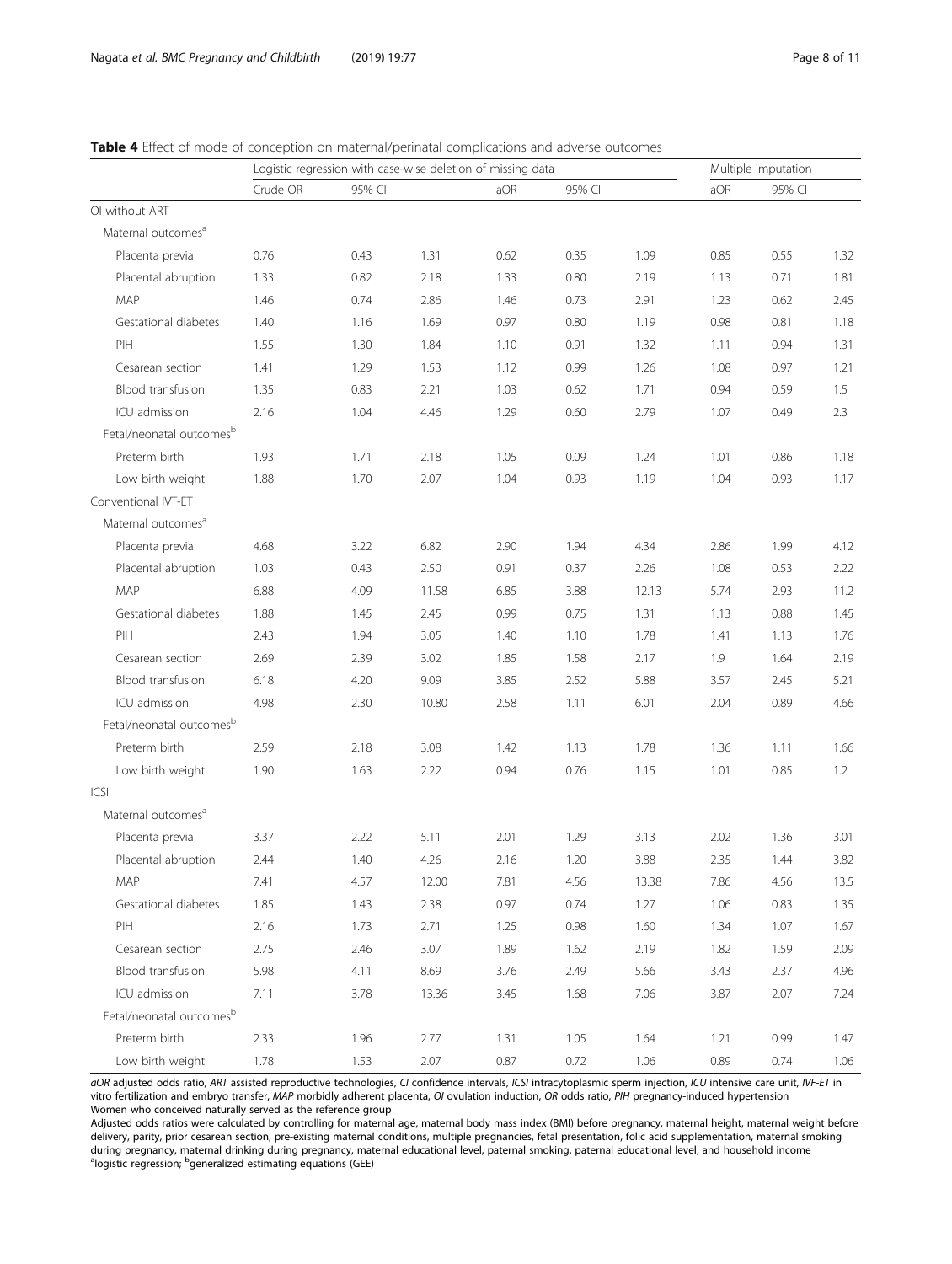the major causes of catastrophic outcomes in obstetrics, and placenta previa and previous cesarean section are known risk factors of MAP [[32](#page-10-0), [33](#page-10-0)]. Prenatal diagnosis is crucial for appropriate management, and ultrasound examination and magnetic resonance imaging are used especially for women with risk factors [\[34,](#page-10-0) [35](#page-10-0)]. However, prenatal diagnosis is not always possible. Given the observed relationship between ART and MAP, obstetricians should consider women who conceived by ART as a high risk group for MAP regardless of their prenatal diagnosis. In addition to the incidence of MAP, the observed incidence of placenta previa was also high among ART pregnancies (2.4% for conventional IVF, 1.8% for ICSI).

With regard to life-threatening maternal conditions, studies such as the one by Belanoff et al. have reported a higher risk of severe maternal morbidity in women who conceived using ART [[17](#page-9-0)–[19](#page-9-0)]. Cromi et al. reported on the risk of a peripartum hysterectomy in pregnancies resulting from ART in 2016, arguing that such pregnancies should be managed as "high risk" [\[20\]](#page-10-0). In our study, more than 2% of women who conceived by ART received a blood transfusion. We realize that the incidence of these complications may be overestimated (or underestimated) depending upon the participants' characteristics, given that JECS is not completely population-based. However, according to the profile paper of JECS, characteristics of the women and children who participated in JECS appeared to be comparable to those reported in Japan's Vital Statistics Survey [[36](#page-10-0)]. Hence, the observed higher risk of blood transfusion (conventional IVF-ET: aOR 3.85, ICSI: aOR 3.76) and ICU admission (conventional IVF-ET: aOR 2.58, ICSI: aOR 3.45) in ART pregnancies is deemed to be reliable.

In the present study, we estimated the risk levels of women who conceived using OI without ART separately from those of women who conceived naturally, considering the possibility that they might differ given the former's history of infertility and the effect of OI. Although univariate analysis demonstrated an increased risk for some of the maternal/perinatal complications and adverse outcomes, none reached statistical significance after controlling for potential confounders.

The present study has several strengths. First and foremost, JECS is the largest birth cohort in the country and collects wide-ranging, in-depth information from participants and their medical records. This enabled us to control for various potential confounders including participants' socio-economic status. In addition, the present study included blood transfusion and ICU admission as maternal adverse outcomes, unlike previous studies.

Nonetheless, the present study has several limitations. First, JECS was not designed to cover all expecting mothers during the recruitment period or apply complete random sampling (JECS aimed to cover 50% of the births in each study area [\[21\]](#page-10-0).) Therefore, bias may have entered into the selection of the participants, thus leading to overestimation or underestimation of the incidence of maternal/perinatal complications and adverse outcomes. As mentioned above, however, the JECS profile paper suggested that the characteristics of the study participants were comparable to those collected in the national survey [[36\]](#page-10-0). Second, the data pertaining to each woman's mode of conception were self-reported, potentially jeopardizing their reliability. Furthermore, detailed data on the drugs and techniques used for OI or ART (e.g., fresh or frozen embryo transfer, blastocyst or cleavage stage embryo transfer) were not assessed. Third, data on some of the adverse outcomes, such as hysterectomy, were not collected in JECS. The number of maternal deaths and stillbirths was limited; hence, these figures were not included in the main analysis. Last, the diagnoses of maternal and perinatal complications were made at each participating facility, and subsequent interventions (e.g., blood transfusion and ICU admission) were conducted based on institutional protocols; hence, there may have been some variation in the diagnostic criteria and/or management strategies.

## Conclusions

Women who conceived by ART were at higher risk of maternal and perinatal complications necessitating advanced/emergency obstetric care, such as a blood transfusion or ICU admission. Obstetricians should be aware of the increased risk of adverse maternal outcomes among women who conceived by ART.

#### Abbreviations

aOR: Adjusted odds ratio; ART: Assisted reproductive technology; BMI: Body mass index; CI: Confidence interval; ICSI: Intracytoplasmic sperm injection; ICU: Intensive care unit; IQR: Interquartile range; IVF-ET: In vitro fertilization and embryo transfer; JECS: Japan Environment and Children's Study; MAP: Morbidly adherent placenta; NA: Not available; OI: Ovulation induction; OR: Odds ratio; PIH: Pregnancy-induced hypertension

#### Acknowledgements

The authors would like to express their gratitude to all the participants and collaborators who helped to make JECS a reality. The authors also would like to thank the medical editors at the National Center for Child Health and Development for their editorial assistance.

The members of the Japan Environment & Children's Study Group includes (as of 2017): Toshihiro Kawamoto (principal investigator), Reiko Kishi (Hokkaido Regional Center for JECS, Hokkaido University, Sapporo, Japan), Nobuo Yaegashi (Miyagi Regional Center for JECS, Tohoku University, Sendai, Japan), Koichi Hashimoto (Fukushima Regional Center for JECS, Fukushima Medical University, Fukushima, Japan), Chisato Mori (Chiba Regional Center for JECS, Chiba University, Chiba, Japan), Shuichi Ito (Kanagawa Regional Center for JECS, Yokohama City University, Yokohama, Japan), Zentaro Yamagata (Koshin Regional Center for JECS, University of Yamanashi, Chuo, Japan), Hidekuni Inadera (Toyama Regional Center for JECS, University of Toyama, Toyama, Japan), Michihiro Kamijima (Aichi Regional Center for JECS, Nagoya City University, Nagoya, Japan), Takeo Nakayama (Kyoto Regional Center for JECS, Kyoto University, Kyoto, Japan), Hiroyasu Iso (Osaka Regional Center for JECS, Osaka University, Suita, Japan), Masayuki Shima (Hyogo Regional Center for JECS, Hyogo College of Medicine, Nishinomiya, Japan),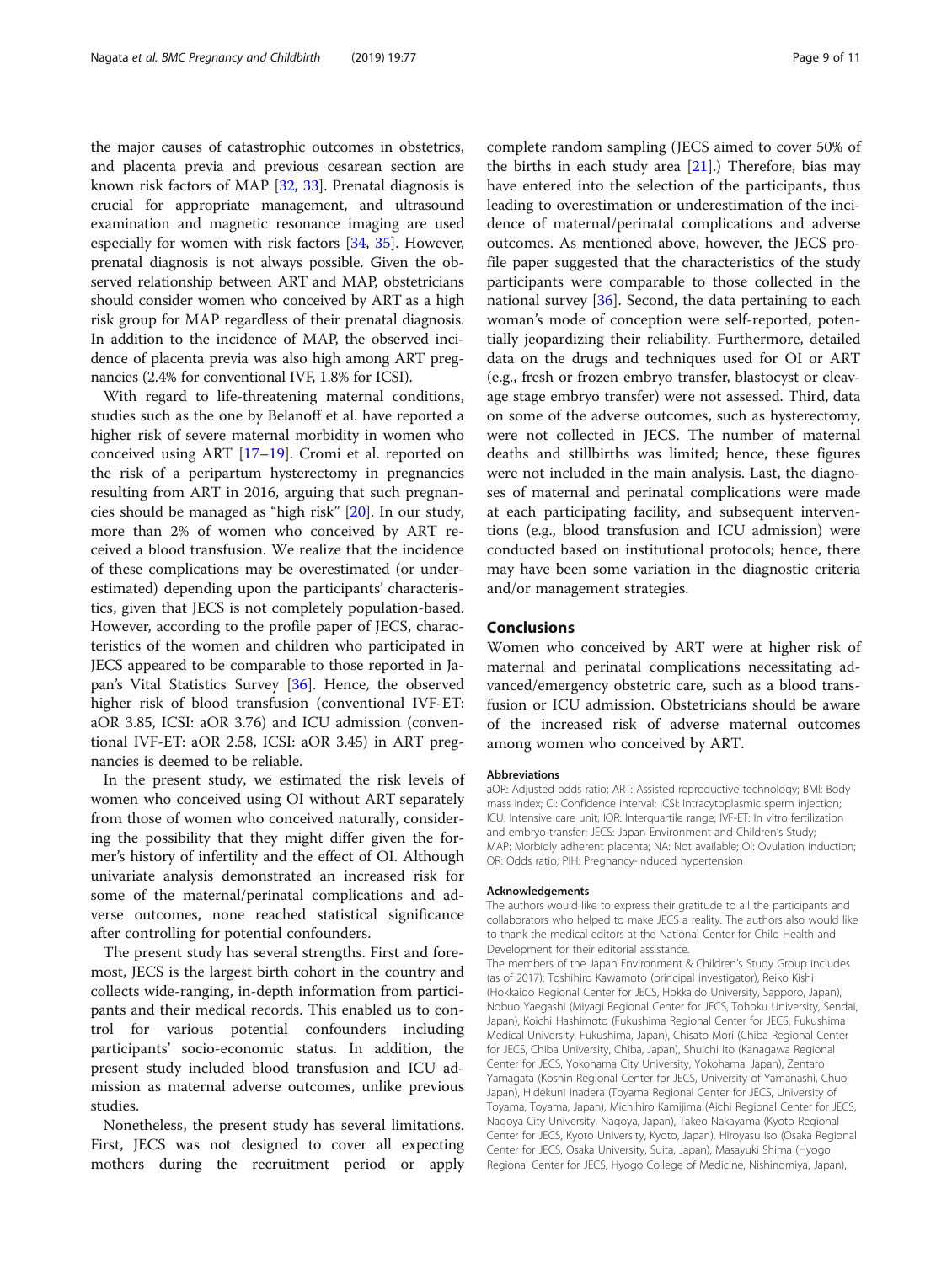<span id="page-9-0"></span>Yasuaki Hirooka (Tottori Regional Center for JECS, Tottori University, Yonago, Japan), Narufumi Suganuma (Kochi Regional Center for JECS, Kochi University, Nankoku, Japan), Koichi Kusuhara (Fukuoka Regional Center for JECS, University of Occupational and Environmental Health, Kitakyushu, Japan), and Takahiko Katoh (South Kyushu/Okinawa Regional Center for JECS, Kumamoto University, Kumamoto, Japan).

#### Funding

JECS is funded by Japan's Ministry of the Environment. However, the conclusions of the present study do not necessarily represent the official views of the above organization or those of other relevant bodies.

## Availability of data and materials

The JECS data are not publicly available due to ethical restrictions and the legal framework of Japan. All inquiries about access to the data should be sent to the JECS Programme Office, National Institute for Environmental Studies [\(jecs-en@nies.go.jp\)](mailto:jecs-en@nies.go.jp).

#### Authors' contributions

JECS was initiated by the Japan Environment & Children's Study Group, and the data were collected at 15 participating regional centers. The final data set was prepared and provided by the JECS Programme Office. CN and HS conceived the present study. LY conducted the statistical analyses. CN drafted the manuscript, and all the other co-authors (KYH, HM, TA, KI, MK, YO, and HS) made substantive contribution to the conception of the study, interpretation of the results, and critically reviewed the draft. All of the authors approved the final version of the manuscript and agreed to be accountable for their own contributions and to ensure that questions regarding the accuracy or integrity of any part of the work are appropriately investigated and resolved.

#### Ethics approval and consent to participate

JECS was approved by the institutional review board on epidemiological studies of the Ministry of the Environment and the ethics committees of all the participating institutions (i.e., NIES, NCCHD, Hokkaido University, Sapporo Medical University, Asahikawa Medical College, Japanese Red Cross Hokkaido College of Nursing, Tohoku University, Fukushima Medical University, Chiba University, Yokohama City University, University of Yamanashi, Shinshu University, University of Toyama, Nagoya City University, Kyoto University, Doshisha University, Osaka University, Osaka Medical Center and Research Institute for Maternal and Child Health, Hyogo College of Medicine, Tottori University, Kochi University, University of Occupational and Environmental Health, Kyushu University, Kumamoto University, University of Miyazaki, and University of the Ryukyus). JECS is being conducted in accordance with the Declaration of Helsinki and other relevant regulations in the country. Written informed consent was obtained from all participants. The present study was conducted as a part of JECS and used anonymized data; hence, additional approval from the ethics committee was not required.

#### Consent for publication

Not applicable.

#### Competing interests

The authors declare that they have no competing interests.

## Publisher's Note

Springer Nature remains neutral with regard to jurisdictional claims in published maps and institutional affiliations.

#### Author details

<sup>1</sup>Department of Education for Clinical Research, National Center for Child Health and Development, 2-10-1 Okura, Setagaya-ku, Tokyo 157-8535, Japan. <sup>2</sup>Medical Support Center for Japan Environment and Children's Study (JECS), National Center for Child Health and Development, 2-10-1 Okura, Setagaya-ku, Tokyo 157-8535, Japan. <sup>3</sup>Division of Allergy, Department of Medical Subspecialties, National Center for Child Health and Development, 2-10-1 Okura, Setagaya-ku, Tokyo 157-8535, Japan. <sup>4</sup>National Research Institute for Child Health and Development, National Center for Child Health and Development, 2-10-1 Okura, Setagaya-ku, Tokyo 157-8535, Japan. 5 Center for Maternal-Fetal, Neonatal and Reproductive Medicine, National Center for Child Health and Development, 2-10-1 Okura, Setagaya-ku, Tokyo 157-8535, Japan.

## Received: 6 June 2018 Accepted: 4 February 2019 Published online: 20 February 2019

#### References

- 1. Dyer S, Chambers GM, de Mouzon J, Nygren KG, Zegers-Hochschild F, Mansour R, et al. International committee for monitoring assisted reproductive technologies world report: assisted reproductive technology 2008, 2009 and 2010. Hum Reprod. 2016;31(7):1588–609.
- 2. Report from Registration and Investigation Subcommittee 2015. Registration and Investigation Subcommittee, Japan Society of Obstetrics and Gynecology. Acta Obst Gynaec Jpn. 2017;69:1841–915. (Japanese).
- 3. Report from Registration and Investigation Subcommittee 2014. Registration and Investigation Subcommittee, Japan Society of Obstetrics and Gynecology. Acta Obst Gynaec Jpn. 2016;68:2077–2122. (Japanese).
- 4. Report from Registration and Investigation Subcommittee 2013. Registration and Investigation Subcommittee, Japan Society of Obstetrics and Gynecology. Acta Obst Gynaec Jpn. 2015;67:2077–2121. (Japanese).
- 5. Takeshima K, Saito H, Nakaza A, Kuwahara A, Ishihara O, Irahara M, et al. Efficacy, safety, and trends in assisted reproductive technology in Japananalysis of four-year data from the national registry system. J Assist Reprod Genet. 2014;31(4):477–84.
- 6. Vermey BG, Buchanan A, Chambers GM, Kolibianakis EM, Bosdou J, Chapman MG, et al. Are singleton pregnancies after assisted reproduction technology (ART) associated with a higher risk of placental anomalies compared with non-ART singleton pregnancies? BJOG: A systematic review and meta-analysis; 2018.
- 7. Qin J, Liu X, Sheng X, Wang H, Gao S. Assisted reproductive technology and the risk of pregnancy-related complications and adverse pregnancy outcomes in singleton pregnancies: a meta-analysis of cohort studies. Fertil Steril. 2016;105(1):73–85 e71–76.
- Qin J, Wang H, Sheng X, Liang D, Tan H, Xia J. Pregnancy-related complications and adverse pregnancy outcomes in multiple pregnancies resulting from assisted reproductive technology: a meta-analysis of cohort studies. Fertil Steril. 2015;103(6):1492–508 e1491–1497.
- Pandey S, Shetty A, Hamilton M, Bhattacharya S, Maheshwari A. Obstetric and perinatal outcomes in singleton pregnancies resulting from IVF/ICSI: a systematic review and meta-analysis. Hum Reprod Update. 2012;18(5):485–503.
- 10. Esh-Broder E, Ariel I, Abas-Bashir N, Bdolah Y, Celnikier DH. Placenta accreta is associated with IVF pregnancies: a retrospective chart review. BJOG. 2011; 118(9):1084–9.
- 11. Pinborg A, Wennerholm UB, Romundstad LB, Loft A, Aittomaki K, Soderstrom-Anttila V. Why do singletons conceived after assisted reproduction technology have adverse perinatal outcome? Systematic review and meta-analysis. Hum Reprod Update. 2013;19(2):87–104.
- 12. Sazonova A, Kallen K, Thurin-Kjellberg A, Wennerholm UB, Bergh C. Factors affecting obstetric outcome of singletons born after IVF. Hum Reprod. 2011; 26(10):2878–86.
- 13. Romundstad LB, Romundstad PR, Sunde A, von During V, Skjaerven R, Gunnell D. Effects of technology or maternal factors on perinatal outcome after assisted fertilisation: a population-based cohort study. Lancet. 2008; 372(9640):737–43.
- 14. Romundstad LB, Romundstad PR, Sunde A, von During V, Skjaerven R, Vatten LJ. Increased risk of placenta previa in pregnancies following IVF/ICSI; a comparison of ART and non-ART pregnancies in the same mother. Hum Reprod. 2006;21(9):2353–8.
- 15. Healy DL, Breheny S, Halliday J, Jaques A, Rushford D, Garrett C. Prevalence and risk factors for obstetric haemorrhage in 6730 singleton births after assisted reproductive technology in Victoria Australia. Hum Reprod. 2010;25(1):265–74.
- 16. Hayashi M, Nakai A, Satoh S, Matsuda Y. Adverse obstetric and perinatal outcomes of singleton pregnancies may be related to maternal factors associated with infertility rather than the type of assisted reproductive technology procedure used. Fertil Steril. 2012;98(4):922–8.
- 17. Belanoff C, Declercq ER, Diop H, Gopal D, Kotelchuck M, Luke B, et al. Severe maternal morbidity and the use of assisted reproductive Technology in Massachusetts. Obstet Gynecol. 2016;127(3):527–34.
- 18. Wang ET, Ozimek JA, Greene N, Ramos L, Vyas N, Kilpatrick SJ, et al. Impact of fertility treatment on severe maternal morbidity. Fertil Steril. 2016; 106(2):423–6.
- 19. Martin AS, Monsour M, Kissin DM, Jamieson DJ, Callaghan WM, Boulet SL. Trends in severe maternal morbidity after assisted reproductive Technology in the United States, 2008-2012. Obstet Gynecol. 2016;127(1):59–66.